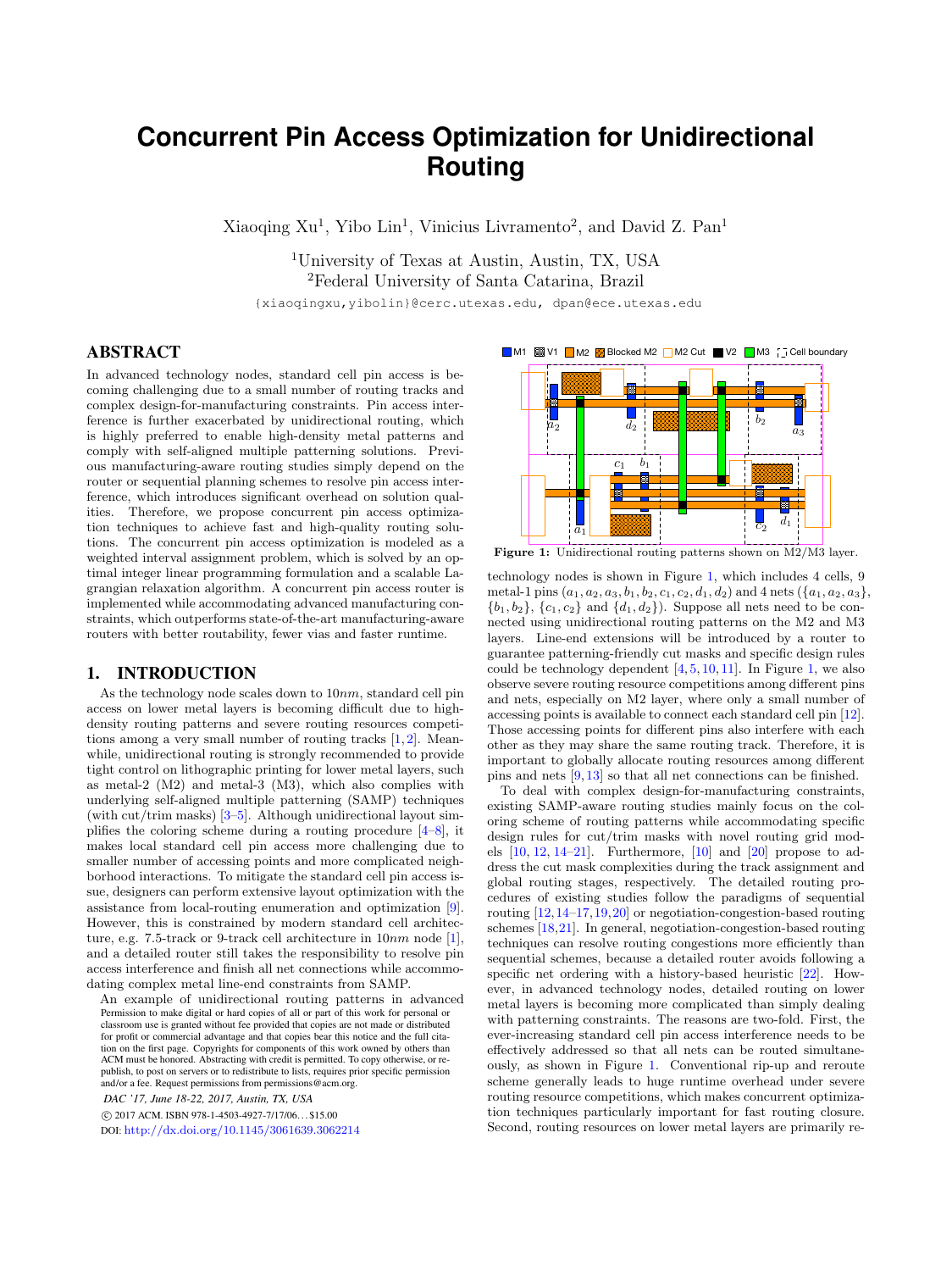served for short nets. For short-net routing, via minimization is particularly important in advanced technology nodes [\[23\]](#page-5-18).

Recently, [\[12\]](#page-5-19) has proposed pin access planning schemes to mitigate the standard cell pin access interference while accommodating metal and via patterning constraints. However, [\[12\]](#page-5-19) follows a sequential routing procedure and pin access interference, i.e. routing resource competition, is not efficiently resolved. To address the routing challenges aforementioned, we propose a concurrent pin access optimization study for unidirectional routing. Our work is unique when compared to the previous detailed routing studies [\[13,](#page-5-20) [24,](#page-5-21) [25\]](#page-5-22) due to following reasons. We demonstrate that concurrent pin access optimization is critical to resolving routing resources competitions, including pin access interference. We perform unidirectional routing while explicitly addressing the complex manufacturing constraints from self-aligned double patterning (SADP). Our contributions are listed as follows.

- We take advantage of the unidirectional routing style to propose track-based pin access interval generation and linear conflict set detection.
- The concurrent pin access optimization is modeled as a weighted interval assignment problem, which is further formulated as a binary integer linear programming problem.
- We propose an iterative Lagrangian relaxation algorithm to obtain scalable solutions for the concurrent pin access optimization problem.
- We implement a concurrent pin access router (CPR) to obtain much better routing results than the state-of-the-art SADP-friendly routers.

The rest of this paper is organized as follows. Section [2](#page-1-0) briefly introduces the standard cell pin access interference and problem definition. Section [3](#page-1-1) presents the concurrent pin access optimization scheme. Section [4](#page-3-0) discusses the overall flow for our concurrent pin access router. Section [5](#page-4-0) compares different routing schemes and demonstrates the effectiveness of our proposed routing approach. Section [6](#page-5-23) concludes the paper.

# <span id="page-1-0"></span>2. PRELIMINARIES

#### 2.1 Pin Access Interference

A typical outcome of routing resource competitions on the M2 layer is the standard cell pin access interference among I/O pins close to each other [\[9\]](#page-5-24). An example of pin access interference is shown in Figure [2\(a\),](#page-1-2) where pin  $c_1$  is blocked on the M2 layer due to the routing patterns connected to other I/O pins. However, pin access interference can be avoided with superior pin access optimization results as shown in Figure  $2(b)$ . This illustrative example demonstrates that pin access optimization, including track location and spans of pin access intervals, is critical to resolving the pin access interference the on M2 layer.

In this study, we demonstrate the concurrent pin access problem can be resolved through weighted interval assignment, which is more complex than conventional track assignment problem. Track assignment is an intermediate step between global and detailed routing stages and targets at the maximum assignment of routing intervals from global routing to a set of routing tracks [\[26,](#page-5-25) [27\]](#page-5-26). However, for pin access interference, track assignment is impossible without routing intervals for each I/O pin, which are actually the outcomes of the detailed routing itself. This chickenand-egg issue makes the pin access optimization problem more difficult than the conventional track assignment problem.

#### 2.2 Problem Definition

The concurrent pin access optimization problem builds on a set of pin access intervals. We take advantage of the unidirectional routing style on lower metal layers and propose track-based pin access interval generation for each I/O pin. Concurrent pin access

<span id="page-1-3"></span>

<span id="page-1-2"></span>Figure 2: Pin access interference on M2 layer, (a) pin access failure, (b) pin access success [\[12\]](#page-5-19).

<span id="page-1-4"></span>optimization is performed in a panel-by-panel manner, where a panel corresponds to either a row (horizontal layer) or a column (vertical layer). We define the problem of concurrent pin access optimization without routing conflict as follows.

#### Problem 1 (Concurrent Pin Access Optimization).

Given a netlist, I/O pins and a set of routing tracks, concurrent pin access optimization has to find a set of pin access intervals such that each I/O pin is connected to one pin access interval, while there is no overlap among pin access intervals belonging to different nets.

Our approach guarantees that a feasible solution exists for Problem [1,](#page-1-4) which yields conflict-free pin access intervals for all I/O pins. We further implement a concurrent pin access router while accommodating advanced manufacturing constraints [\[12\]](#page-5-19), which greatly reduces initial routing congestions and leads to high-quality routing solutions.

#### <span id="page-1-1"></span>3. CONCURRENT PIN ACCESS OPTIMIZATION

A design with synthesized power/ground rails is inherently separated into panels, i.e. rows or columns on a horizontal or vertical routing layer. Without loss of generality, concurrent pin access optimization problem is solved panel-by-panel, which can also handle multiple panels simultaneously with scalable solutions.

#### <span id="page-1-6"></span>3.1 Pin Access Interval Generation

We introduce track-based pin access interval generation for each I/O pin, where pin access intervals are generated for each pin within its net bounding box. Related notations are defined in Table [1.](#page-2-0) Figure  $3(a)$  enumerates the pin access intervals for pin  $a_1$ , which is part of the net containing three pins  $(a_1, a_2, \text{ and } a_3)$ . The left and right edge of the net bounding box is by  $a_2$  and  $a_3$ , respectively. For each I/O pin, a minimum pin access interval is the smallest metal strip to cover the pin, while a maximum pin access interval is the largest metal strip available within the net bounding box<sup>[1](#page-1-5)</sup>. On track  $t_1$ , the maximum pin access interval of pin  $a_1$  starts from the left edge to right edge of the net bounding box. On track  $t_2$ , the maximum pin access interval has to stop before the routing blockage. On track  $t_3$ , it shows the general scenario for the pin access interval generation for  $a_1$ . The net bounding box contains I/O pins  $(b_1 \text{ and } d_1)$  that do not belong to the same net. For  $a_1$ ,  $b_1$  and  $d_1$  are referred as diff-net pins. Then, when generating the pin access intervals for  $a_1$ , it is important to enumerate all the pin access intervals that end at the vertical cutting lines of each diff-net pin, including  $I_1^{a_1}$  and  $I_2^{a_1}$ . The reason is that  $I_1^{a_1}$  is the maximum length of interval that can be used to access  $a_1$  without blocking  $b_1$ . We do not enumerate all grids points between  $a_1$  and  $b_1$  because a router has the flexibility to choose any grid point on  $I_1^{a_1}$  and accommodate metal/via constraints. Similarly,  $I_2^{a_1}$  is generated to consider the pin access interference between  $a_1$  and  $d_1$ . This principle of generation controls the number of pin access intervals while exactly capturing the pin access interference among I/O pins. There are 8 pin access intervals generated for pin  $a_1$  across 3 tracks.

<span id="page-1-5"></span><sup>&</sup>lt;sup>1</sup>If M2 routing is not favored for long nets, we can constrain pin access interval generation for each pin using an estimated M2 routing bounding box for its corresponding net, instead of using the net bounding box.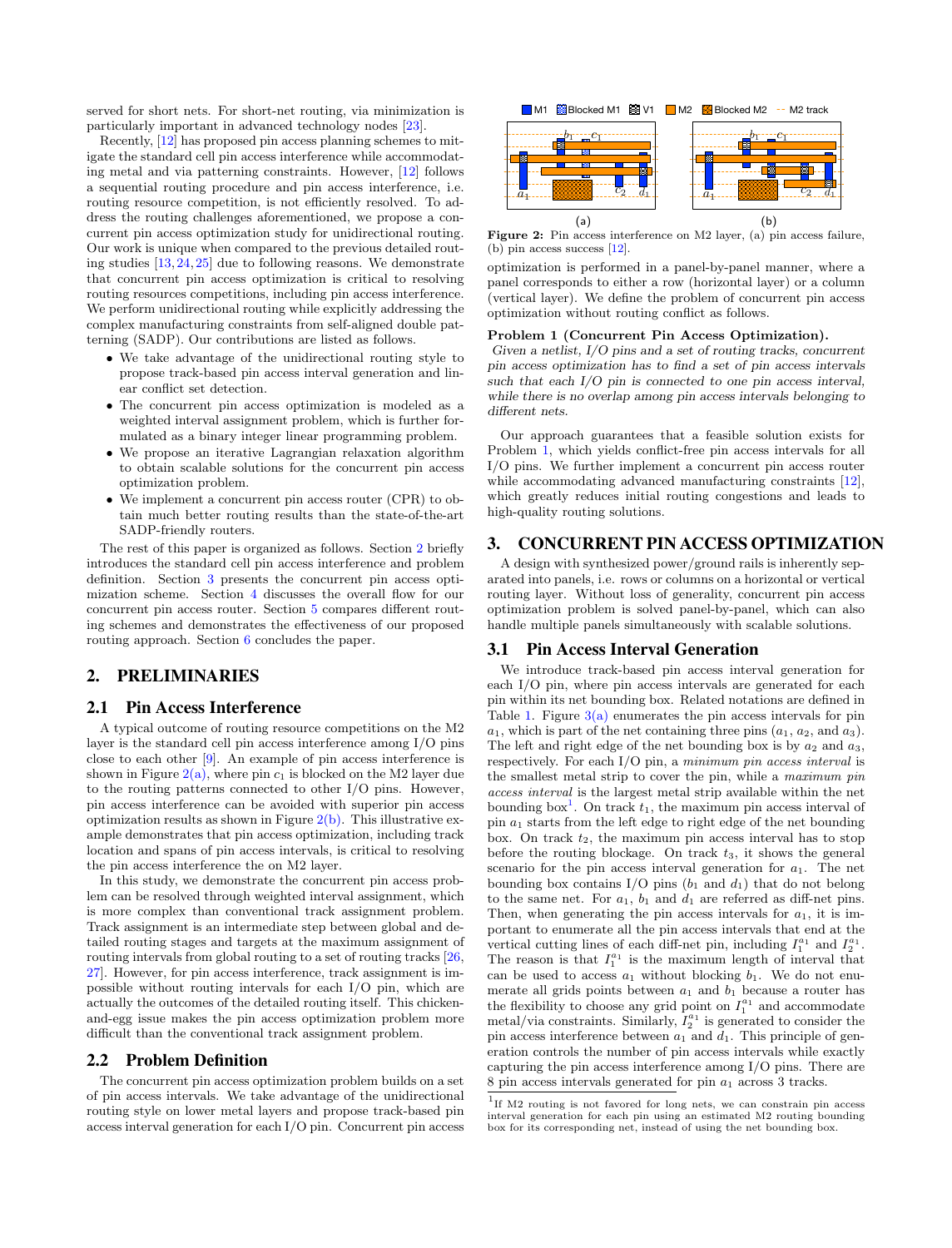<span id="page-2-11"></span>

<span id="page-2-2"></span><span id="page-2-1"></span>**Figure 3:** Pin access interval generation, (a) for pin  $a_1$  across 3 tracks, (b) for pin  $c_1$  and  $c_2$  with intra-panel connection.

Suppose a given pin  $p$  with  $m$  pins on the left and  $n$  pins on the right within the net bounding box, the number of pin access intervals generated is  $\mathcal{O}(m \cdot n)$  to enumerate all possible left and right edges of a pin access interval. The minimum and maximum pin access intervals can also be generated for pins  $c_1$  and  $c_2$  in Figure  $3(b)$ . In particular, those pin access intervals resulting in intra-panel connections shall be preferred in the pin access optimization result, because they connect same-net pins without using external routing resources outside of the panel. Suppose conflict-free pin access intervals are assigned to I/O pins (one interval per pin) with maximum and balanced interval length, this provides much better pin accessibility for a router. Specifically, a router can choose any grid point on the pin access interval of an I/O pin to access that particular pin, without introducing extra pin access interference, i.e. routing congestions. This also helps reduce via numbers because pin access intervals discourage switching metal layers for congestion reductions.

#### <span id="page-2-9"></span>3.2 Linear Conflict Set Detection

After track-based pin access interval generation, the pin access intervals may overlap/conflict with each other. We define a set of intervals to be conflict set if the intersection of the intervals is non-empty. Figure [4](#page-2-3) shows an example of conflict interval sets. For a routing track in Figure  $4(a)$ , all the intervals on the track are shown in Figure  $4(b)$ . There are six conflict interval sets on the track, i.e.,  $C_0, C_1, \ldots, C_5$ . Routing intervals  $I_0^{a_1}, I_1^{a_1}, I_2^{a_1}, I_3^{a_1}$ and  $I_4^{a_1}$  define the first conflict interval set  $C_0$ , because they share a common horizontal range. Similarly, pin access intervals  $I_1^{a_1}$ ,  $I_2^{a_1}, I_3^{a_1}, I_4^{a_1}$  and  $I_2^{d_1}$  form another conflict set  $C_1$ . The target of conflict detection is to collect all the conflict interval sets on a track without redundancy. In general, this can be realized by generating a vector of intervals and scanning from the left to the right to detect the overlaps. The number of conflict interval sets generated is linear to the size of pin access intervals [\[26\]](#page-5-25). As I/O pins overlap a set of tracks, we further collect conflicts among all routing tracks to obtain a complete set of conflict interval sets.

<span id="page-2-4"></span><span id="page-2-3"></span>

<span id="page-2-5"></span>Figure 4: Linear conflict set detection for pin access intervals, which can be applied to multiple tracks obtain complete conflict sets.

<span id="page-2-0"></span>

| Table 1: Notations                            |                                                                   |  |  |  |  |  |  |  |  |  |  |
|-----------------------------------------------|-------------------------------------------------------------------|--|--|--|--|--|--|--|--|--|--|
| P                                             | the set of pins                                                   |  |  |  |  |  |  |  |  |  |  |
| $p_j$                                         | $\overline{i^{th}}$ pin in P                                      |  |  |  |  |  |  |  |  |  |  |
| $I_i$                                         | $i^{th}$ pin access interval                                      |  |  |  |  |  |  |  |  |  |  |
| $\boldsymbol{I}$                              | the set of pin access intervals                                   |  |  |  |  |  |  |  |  |  |  |
| $\frac{\overline{I}_i^{p_j}}{\overline{S}_j}$ | $i^{th}$ pin access interval for $p_j$                            |  |  |  |  |  |  |  |  |  |  |
|                                               | the complete pin access interval set for $p_i$ on multiple tracks |  |  |  |  |  |  |  |  |  |  |
| $l_i$                                         | the length for $I_i$                                              |  |  |  |  |  |  |  |  |  |  |
| $f(I_i)$                                      | the profit function for $I_i$                                     |  |  |  |  |  |  |  |  |  |  |
| $x_i$                                         | the binary variable for $I_i$                                     |  |  |  |  |  |  |  |  |  |  |
| $C_m$                                         | the $m^{th}$ conflict pin access interval set                     |  |  |  |  |  |  |  |  |  |  |
| $\lambda_m$                                   | the Lagrangian multiplier for $C_m$                               |  |  |  |  |  |  |  |  |  |  |
| $\mathcal{C}$                                 | sets of conflict interval set $\{C_m\}$                           |  |  |  |  |  |  |  |  |  |  |

#### 3.3 Weighted Interval Assignment Problem

Among all pin access intervals for all pins, the concurrent pin access optimization is a weighted interval assignment problem, which aims at assigning conflict-free intervals to I/O pins while maximizing the overall interval length. If a router treats conflictfree intervals as partial routes, maximum and balanced pin access interval lengths among all I/O pins lead to better pin accessibility during a routing procedure. The concurrent pin access problem requires that each pin is assigned exactly one interval to guarantee pin access feasibility, while track assignment targets at the maximum assignment of routing intervals among a set of tracks [\[26,](#page-5-25) [27\]](#page-5-26). This means previous track assignment solutions can not be directly applied here.

To obtain the optimal solution of the current pin access optimization, we formulate the weighted interval assignment problem as an integer linear programming problem. Related notations are defined in Table [1.](#page-2-0) The objective is to achieve the maximum and balanced length of pin access intervals for all pins without any conflict. For the ILP formulation in Formula [\(1\)](#page-2-6), a pin access interval  $I_i$  corresponds to a binary  $x_i$  that indicates whether  $I_i$ is selected or not. The objective  $(1a)$  explicitly favors the selection of an interval covering multiple I/O pins by counting its corresponding variable multiple times. To obtain an interval secorresponding variable multiple times. To obtain an interval se-<br>lection with balanced interval length, we set  $f(I_i) = \sqrt{l_i}$  because the square root function generates more balanced solutions while maximizing the interval length, compared to a linear function. Constraint [\(1b\)](#page-2-8) denotes only one interval can be selected for pin  $p_i$ . Furthermore, only one pin access interval within any conflict interval set should be selected. A simple way to forbid conflicts is to add a constraint  $x_i + x_{i'} \leq 1$  for every conflict interval pair  $(I_i, I_{i'})$ , which introduces large numbers of constraints, i.e., the number of constraints will be quadratic to the number of pin access intervals. To avoid the size explosion of constraints, we utilize the linear conflict interval set detection from Section [3.2.](#page-2-9) For each conflict set  $C_m$ , only one constraint is added to avoid all possible pin access interval conflicts from  $C_m$ . This means at most one interval in  $C_m$  can be selected and the equivalent linear constraint is shown in [\(1c\)](#page-2-10). The complete ILP formulation is given as follows.

<span id="page-2-6"></span>
$$
\max \sum_{p_j \in P} \sum_{I_i \in S_j} f(I_i) \cdot x_i \tag{1a}
$$

$$
\textbf{s.t.} \quad \sum_{I_i \in S_j} x_i = 1, \qquad \qquad \forall p_j \in P, \tag{1b}
$$

<span id="page-2-10"></span><span id="page-2-8"></span><span id="page-2-7"></span>
$$
\sum_{I_i \in C_m} x_i \le 1, \qquad \forall C_m \in C, \qquad (1c)
$$

<span id="page-2-13"></span><span id="page-2-12"></span>
$$
x_i \in \{0, 1\}, \qquad \forall I_i \in I. \tag{1d}
$$

Due to the minimum pin access interval generation of each I/O pin shown in Figure [3,](#page-2-11) we have the following theorem.

#### Theorem 1: The ILP formulation [\(1\)](#page-2-6) has a feasible solution.

PROOF. We can select the minimum pin access interval for each I/O pin, which leads to a set of pin access intervals without conflict. It corresponds to a feasible solution for  $(1)$ .  $\Box$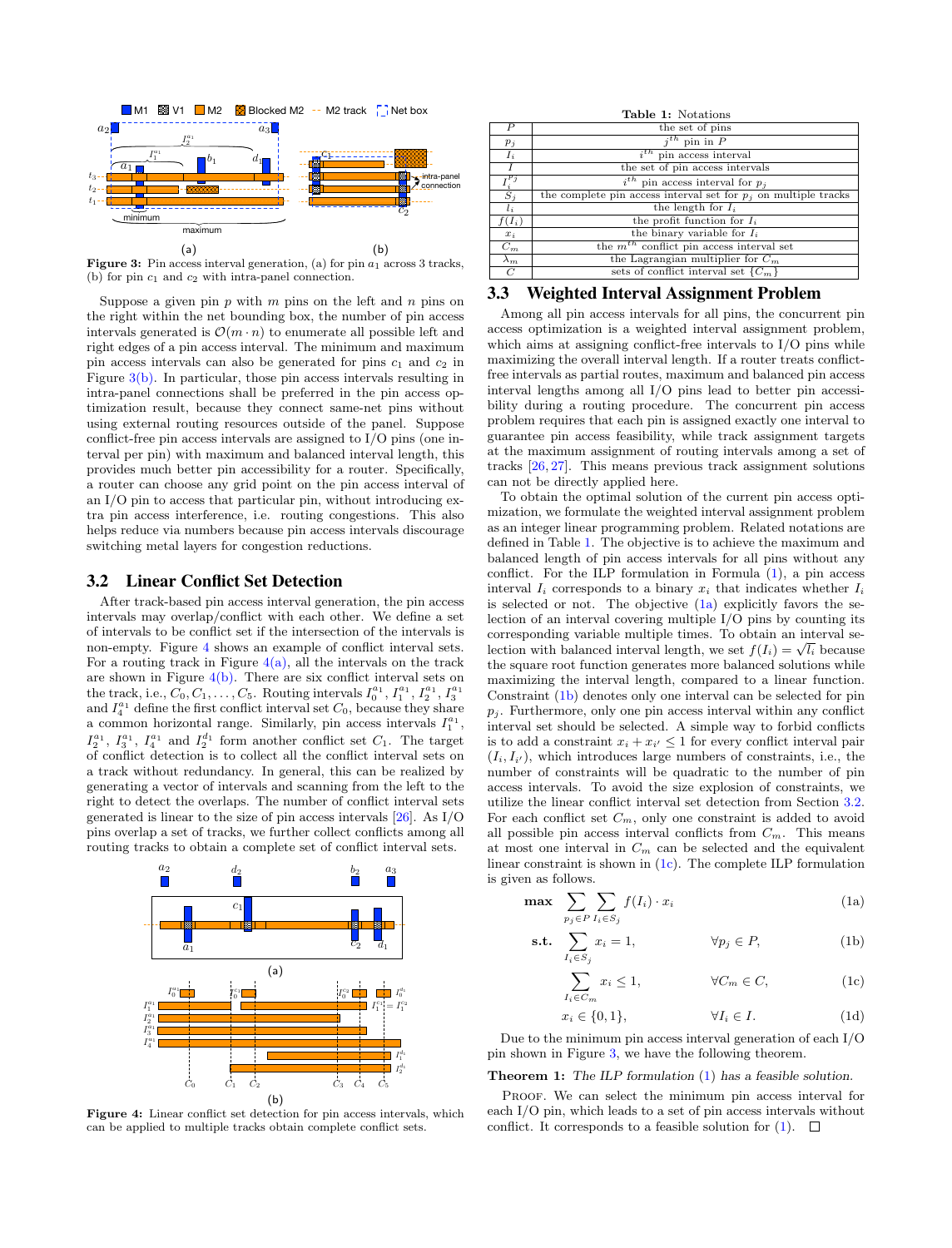#### 3.4 Lagrangian Relaxation

The main challenge in solving the ILP comes from the conflict constraints in Eq.  $(1c)$ . To overcome the scalability issue of the ILP formulation, we propose a Lagrangian relaxation (LR)-based approach, which relaxes the conflict constraints to the objective as penalties. The problem formulation for the LR problem is shown in Formula [\(2\)](#page-3-1). A set of Lagrangian multipliers (LMs)  ${\lambda_m}$  is introduced to relax the conflict constraints, while the equality constraints are kept in Eq. [\(1b\)](#page-2-8). In particular, as the ILP problem is feasible according to Theorem [1,](#page-2-12) the LR problem in Eq. [\(2a\)](#page-3-2) is bounded during the iterative solving procedure.

<span id="page-3-1"></span>
$$
\max \sum_{p_j \in P} \sum_{I_i \in S_j} f(I_i) \cdot x_i - \sum_{C_m \in C} \lambda_m \cdot (\sum_{I_i \in C_m} x_i - 1) \qquad (2a)
$$

$$
s.t. (1b) and (1d). \t(2b)
$$

For the LR-based algorithm, we first solve the concurrent pin access optimization problem without conflict constraints in Eq.  $(1c)$ i.e., all  $\lambda_m$  are set to 0. As will be discussed later, each iteration of LR is solved using an efficient greedy algorithm. After obtaining an initial solution, the pin access interval assignments with conflict constraint violations are detected. For any violation, we gradually increase the penalty in the objective by adjusting the corresponding  $\lambda_m$ . The method for updating  $\lambda_m$  based on the current solution is critical for the convergence of the LR-based algorithm. To guarantee convergence, we adopt the subgradient descent method for updating LMs, defined in Eq.  $(3)$ , where k is the number of iterations and  $t_k$  is the step size [\[28\]](#page-5-27). In our experiments, we set  $t_k$  to  $1/k^{\alpha} \cdot L_m$ , where  $\alpha$  is 0.95 and  $L_m$  is the length of intersection among all conflict intervals in  $C_m$ .

<span id="page-3-3"></span>
$$
\lambda_m^{k+1} = \max(0, \lambda_m^k + t_k \cdot (\sum_{I_i \in C_m} x_i - 1)).
$$
 (3)

<span id="page-3-4"></span>Algorithm 1 LR Sub-Routines

1: **function** maxGains( $I, gains$ )<br>2: Define sel as selected interv Define sel as selected intervals; 3: Sort  $I$  in the non-increasing order of *gains*; 4: Select intervals from I to sel until all pins are covered; 5: Return sel; 6: end function 7: function penalize $(self, C, penalties)$ 8: Define  $vio \leftarrow 0$  as the violation number;<br>9: **for** each conflict  $C_m \in C$  **do** 9: **for** each conflict  $C_m \in C$  **do**<br>10: **if** more than 1 interval se if more than 1 interval selected in sel from  $C_m$  then; 11:  $vio \leftarrow vio + 1;$ <br>12: Undate *nenalts* Update *penalties*[i] for each  $I_i \in C_m$  (Eq. [\(3\)](#page-3-3)); 13: end if 14: end for 15: Return vio; 16: end function

In each iteration to solve the LR subproblem, the objective defined in Eq.  $(2a)$  is a weighted summation of  $x_i$  with fixed LMs. Let the weight of each  $x_i$  represent the gain of the interval. We restate the Formula [\(2\)](#page-3-1) as follows. Given a set of pins and corresponding intervals with different gains, select one interval for each pin such that the total gain is maximized. We develop a greedy algorithm to compute the maximum total gain efficiently, shown as function maxGains in Algorithm [1.](#page-3-4) All the intervals are sorted in the non-increasing order of gains in line 3. We break the ties of equal gains by the number of same-net pins an interval covers. We prefer selecting pin access intervals covering more same-net I/O pins because intra-panel connections are preferred as mentioned in Section [3.1.](#page-1-6) As one pin can only be assigned one pin access interval, we skip an interval if its corresponding pin has

#### <span id="page-3-6"></span>Algorithm 2 LR-based Pin Access Optimization

**Input:** Pins  $(P)$ , pin access interval vector  $(I)$ , complete conflict interval sets  $(C)$  and iteration upper bound  $(UB)$ .

- **Output:** A vector of pin access intervals  $PI$  for  $P$ .
- 1: Initialize *profits* as the profit vector for I using Eq.  $(2a)$ ;
- 2: Define penalties as penalty vector with zeros for I;
- 3: Define  $k \leftarrow 0$ ,  $min\_vio \leftarrow \infty$ ;
- 4: while  $min\_vio > 0$  and  $k < UB$  do;
- 5:  $sel \leftarrow maxGains(I, profits penalties);$
- 6:  $vio \leftarrow \text{penalize}(sel, C, penalties);$ <br>7: **if**  $vio \leftarrow min\_vio$  **then** if  $vio < min\_vio$  then
- <span id="page-3-2"></span>8:  $min\_vio \leftarrow vio, PI \leftarrow sel;$
- 9: end if
- 10: end while
- 11: Greedy conflict removal among  $PI$ ;

```
12: Return PI;
```
already been assigned another interval in line 4. The penalty of each interval  $I_i$  is defined as the summation of its corresponding LMs in Eq.  $(2a)$ . In function penalize, we scan through each conflict  $(C_m)$  in lines 9 to 14. If more than 1 interval is selected within  $C_m$ , the corresponding penalty is updated in line 12.

<span id="page-3-5"></span>An iterative LR approach generates good convergence behavior if we can optimally solve LR subproblem. Given notations in Table [1,](#page-2-0) the optimality condition for the greedy algorithm is analyzed as follows.

#### Theorem 2: The greedy LR sub-routines in Algorithm [1](#page-3-4) solves Formula [\(2\)](#page-3-1) optimally if  $S_i \cap S_j = \emptyset, \forall p_i, p_j \in P$ .

PROOF.  $S_i \cap S_j = \emptyset, \forall p_i, p_j \in P$  means that no pin access interval is associated with more than one pin. Therefore, we greedily select pin access interval with the maximum profit for each pin, which delivers optimal solution to Formula  $(2)$ .  $\Box$ 

Although intra-panel routing connections may introduce dependency among pin access interval set for I/O pins, i.e. breaking the optimality condition in Theorem [\(2\)](#page-3-5), the greedy algorithm empirically works well in computing the solution and reaching convergence in our experiments. The LR-based algorithm is shown in Algorithm [2.](#page-3-6) We first compute the profit of each interval in line 1. Within each iteration of the kernel loop from line 4 to line 10, the relaxed problem is solved by our greedy algorithm in maxGains in line 5. In line 6, we compute the penalty for each interval and update LMs according to Eq.  $(3)$  in penalize. The LR iterations continue until there is no violation or the iteration upper bound is reached. We observe small oscillations on the solutions when the number of violations approaches zero, so we record the best solution throughout the LR iterations in lines 7 to 9. The LR scheme usually reduces violations rapidly, but it cannot guarantee zero conflicts. Greedy refinement is performed to remove remaining conflicts in line 11. For any conflict interval set, this refinement process tries to shrink conflict intervals into minimum intervals to remove that particular conflict.

# 4. CONCURRENT PIN ACCESS ROUTING

<span id="page-3-0"></span>The routing resource competitions among those pin access intervals from concurrent pin access optimization have been efficiently resolved. Therefore, we implement concurrent pin access router (CPR) to take advantage of these pin access intervals and obtain net connections. The pin access intervals are treated as partial routes connected to its associated pins, which are fed into a negotiation-congestion-based router [\[21\]](#page-5-28). As shown in Figure  $5(a)$ , the M2 pin access intervals from pin access optimization are connected to pins  $a_1$ ,  $a_2$  and  $a_3$ . Some detour may happen as metal-1 (M1) pins are connected to pin access intervals (partial routes) on the M2 layer. In Figure  $5(b)$ , the routing results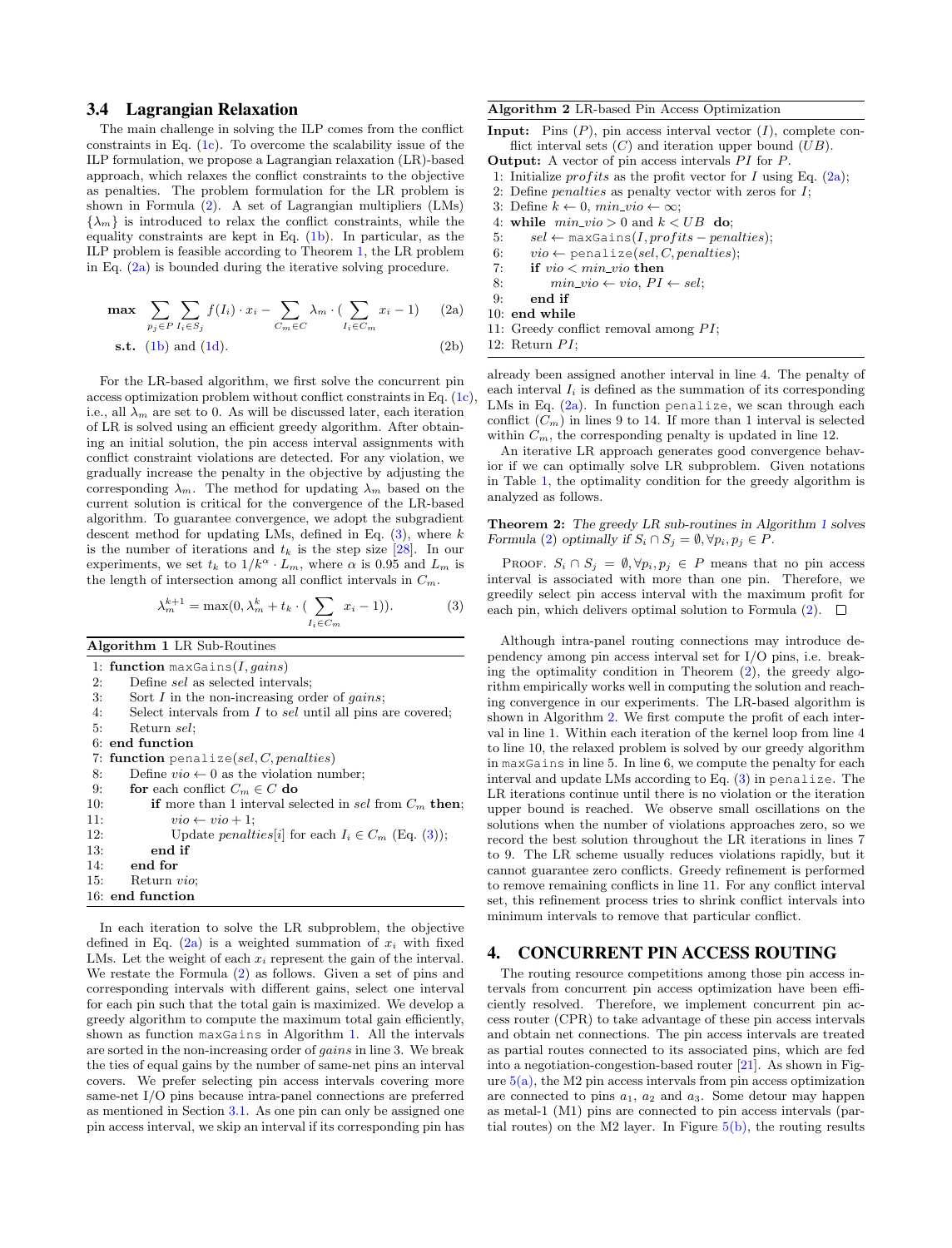

<span id="page-4-1"></span>Figure 5: (a) Routing with pin access optimization introducing extra routed wirelength; (b) Routing without pin access optimization introducing extra routed vias.

are obtained directly with a negotiation-congestion-based routing scheme. This introduces more vias because the router tries to avoid congested routing regions and routing blockages with unidirectional routing patterns. However, via minimization is particularly important for short-net routing in advanced technology nodes [\[23\]](#page-5-18).

Given the netlist and routing grid plane, CPR starts with concurrent pin access optimization on lower metal layers, which efficiently resolves routing resource competitions and greatly reduces the number of grid congestions for the subsequent routing steps. Treating pin access intervals as partial routes, the negotiationcongestion-based routing is performed to finish all net connections, where design rule violations are mitigated using forbidden grid costs [\[21\]](#page-5-28). To make the negotiation-congestion-based routing aware of standard cell pin access, during the routing of each net, only the pins and associated pin access intervals of the current net are available, while the pins and associated pin access intervals from remaining nets are treated as blockages. We further perform line-end extensions and rip-up and reroute to accommodate the manufacturing constraints listed in [\[12\]](#page-5-19) and enable SADP-friendly cut masks shown in Figure [1.](#page-0-1) CPR is extendable to technology-dependent manufacturing constraints, e.g. SAMP with unidirectional routing.

## <span id="page-4-0"></span>5. EXPERIMENTAL RESULTS

We implement concurrent pin access router (CPR) in  $C++$ and all experiments are performed on an 8-core Linux machine with 3.4GHz Intel®core and 32GB memory. The iteration upper bound  $(UB)$  for LR is set as 200. For the grid cost computation, the base cost is set as 1 for metal and via grids. The forbidden cost is set as 10 for via grids. We perform the concurrent pin access optimization on the M2 layer, where one standard cell row (10 x M2 tracks) is one routing panel. All experiments are performed using the same benchmarks, design rule settings and evaluation metrics listed in [\[12\]](#page-5-19). We quantify routing solutions with the number routed nets over the total number of nets ("Rout."), the number of vias ("Via#") and wirelength ("WL"). "Via#" is the total number of vias for all nets estimated by via per routed net [\[12\]](#page-5-19). "WL" is the summation of half perimeter wirelength of unrouted nets and actual grid wirelength for routed nets [\[12\]](#page-5-19).

#### 5.1 Quantifying the LR Suboptimality

The comparisons on runtime scalability and solution quality in terms of objective value between LR and ILP are shown in Figs.  $6(a)$  and  $6(b)$ , respectively. For Figure  $6(a)$ , we observe that the runtime of ILP is not scalable to a large number of pins and the runtime of LR algorithm has much better scalability. As shown Figure  $6(b)$ , the objective value achieved with LR algorithm is pretty close to the optimal value returned by ILP solution. Therefore, our proposed LR algorithm delivers a scalable solution to the concurrent pin access optimization problem.

<span id="page-4-3"></span>

<span id="page-4-5"></span><span id="page-4-4"></span><span id="page-4-2"></span>Figure 6: Comparisons between LR and ILP for different number of pins, (a) runtime, (b) objective value.



<span id="page-4-7"></span>Figure 7: (a) LR over ILP after obtaining the routing solutions, (b) the number congested routing grids before rip-up and reroute stage.

Figure  $7(a)$  further demonstrates the comparisons on routing solution qualities obtained with LR-based and ILP-based pin access optimizations. We observe that the "Rout." and "WL" are similar across different designs with LR-based and ILP-based pin access optimization schemes. Furthermore, the "Via#" for the routing solution with LR-based pin access optimization is around 5% more than that with ILP-based pin access optimization. The reason is that ILP-based optimization delivers optimal and balanced pin access intervals for each I/O pin, which leaves more flexibilities for via locations during the routing phase. The LRbased optimization depends on a greedy conflict removal phase to generate legal pin access intervals for each I/O pin, which penalizes the solution qualities of pin access optimization. We believe the LR-based pin access optimization represents desirable tradeoff between solution qualities and runtime scalability compared to the ILP-based approach.

#### 5.2 Comparison with Related Work

Table [2](#page-5-29) compares concurrent pin access router (CPR) with two state-of-the-art SADP-friendly routers [\[12,](#page-5-19)[21\]](#page-5-28). [\[12\]](#page-5-19) proposes sequential pin access planning schemes with design rule legalizations during sequential routing of each net. [\[21\]](#page-5-28) devises a negotiationcongestion-based router with modified routing grid models for SADP, with explicit considerations of pin access and routing blockages<sup>[2](#page-4-6)</sup>. To make the negotiation-congestion-based routing aware of standard cell pin access, during the routing of each net, only the pins of the current net are available, while the pins from remaining nets are treated as blockages [\[21\]](#page-5-28). For [\[21\]](#page-5-28), the design rules violations are mitigated with forbidden via grid cost and rip-up and reroute iterations. CPR combines the concurrent pin access optimization results with the same negotiationcongestion-routing scheme as [\[21\]](#page-5-28). Although [\[21\]](#page-5-28) and our router can initially finish all net connections (100% routability), they introduce many design rule violations because design rule violations can only be mitigated through grid cost manipulations. We treat those nets introducing violations as unrouted nets, which generates design-rule-clean routing results for fair comparisons.

CPR obtains 1.5% routability improvement, 23.8% via number and 16.0% wirelength reductions compared to [\[12\]](#page-5-19) as shown in

<span id="page-4-6"></span> $2$ The authors of [\[21\]](#page-5-28) make their router explicitly consider design rules in [\[12\]](#page-5-19) and run on a Linux machine with 2.4GHz Intel(i5) core and 8GB memory.